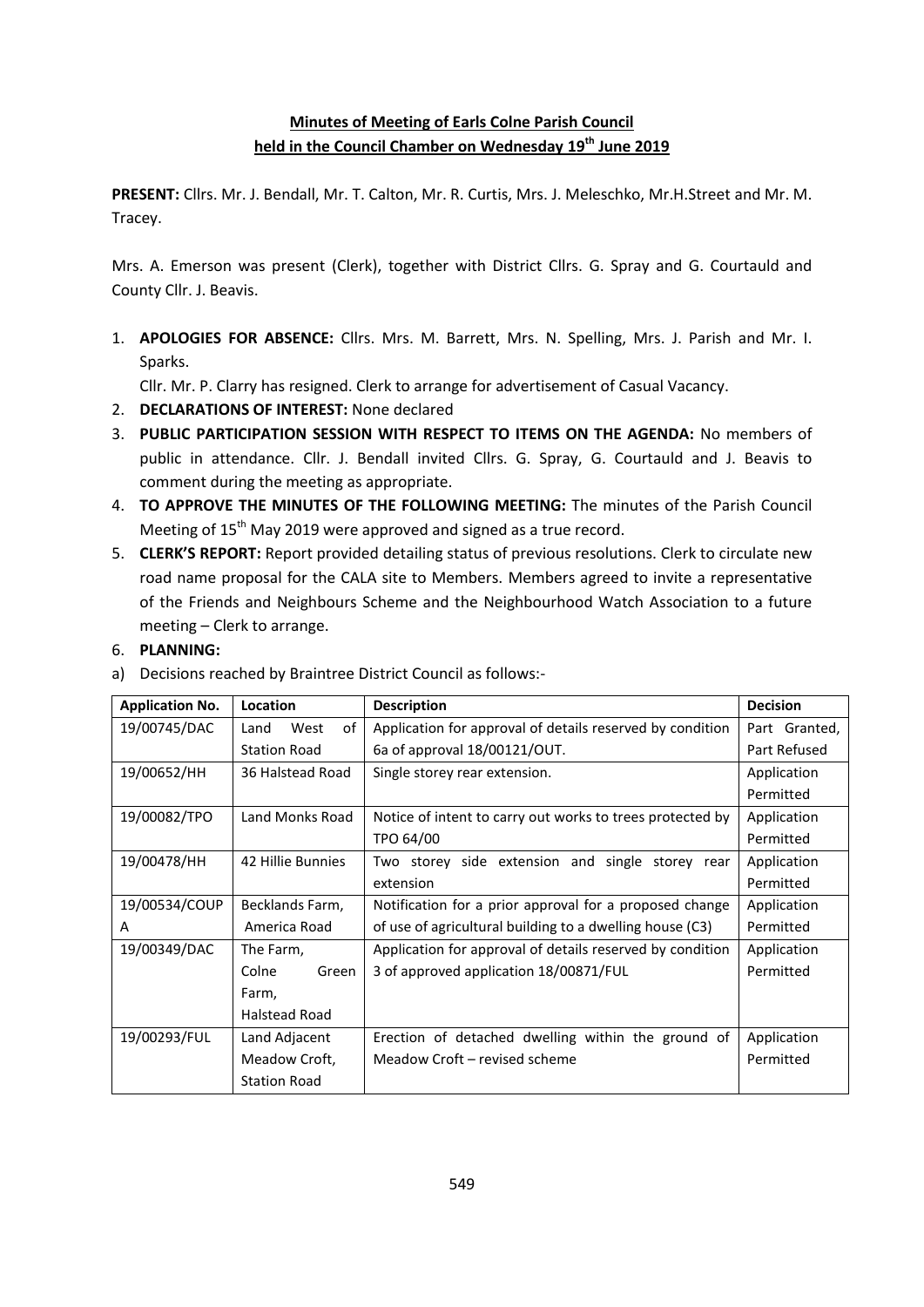b) Current Applications were reviewed by the Parish Council as follows:-

| <b>Application No.</b> | Location                             | <b>Description</b>                                                            | <b>Parish Council</b>                           |  |  |
|------------------------|--------------------------------------|-------------------------------------------------------------------------------|-------------------------------------------------|--|--|
|                        |                                      |                                                                               | <b>Decision</b>                                 |  |  |
| 19/00116/TPOCON        | 1 Park Lane                          | Notice of intent to carry out works to a tree in a<br>conservation area       | No objection                                    |  |  |
| 19/00120/TPO           | 6 Oxford<br>Court                    | Notice of intent to carry out works to tree protected<br>by TPO 64/00         | No objection                                    |  |  |
| 19/00125/TPOCON        | River House,<br>Lower Holt<br>Street | Notice of intent to carry out works to trees in a<br><b>Conservation Area</b> | Insufficient<br>information to<br>base decision |  |  |

Tree related applications – Richard Curtis

#### Other applications – Tony Calton

| <b>Application No.</b> | <b>Description</b><br>Location      |                                                                                                       |                   |  |  |
|------------------------|-------------------------------------|-------------------------------------------------------------------------------------------------------|-------------------|--|--|
|                        |                                     |                                                                                                       | <b>Decision</b>   |  |  |
| 19/00604/FUL           | The Bird in                         | Demolition of Public House and Erection of the Office                                                 | Objection on      |  |  |
|                        | Hand,                               | Building (828sqm) with Car Parking                                                                    | basis of parking, |  |  |
|                        | Coggeshall<br>Road                  |                                                                                                       | footprint,        |  |  |
|                        |                                     |                                                                                                       | design and        |  |  |
|                        |                                     |                                                                                                       | location          |  |  |
| 19/00802/REM           | Land West of<br><b>Station Road</b> | Application for approval of reserved matters following                                                | Objection on      |  |  |
|                        |                                     | outline approval 18/00121/OUT - Relating to the                                                       | basis of tandem   |  |  |
|                        |                                     | development of the site to provide 90 residential                                                     | parking layout    |  |  |
|                        |                                     | dwellings (Use Class C3) and associated infrastructure<br>works.                                      | and garage size.  |  |  |
|                        |                                     |                                                                                                       | Noted that        |  |  |
|                        |                                     |                                                                                                       | restricted        |  |  |
|                        |                                     |                                                                                                       | access to         |  |  |
|                        |                                     |                                                                                                       | Millennium        |  |  |
|                        |                                     |                                                                                                       | Green to be       |  |  |
|                        |                                     |                                                                                                       | maintained.       |  |  |
| 19/00824/DAC           | Land Adjacent                       | Application for approval of details reserved by                                                       | For information   |  |  |
|                        | to Colne                            | condition 6 of approved application 17/00140/VAR -                                                    | only              |  |  |
|                        | House, Station                      | application for variation of condition 25 of approved                                                 |                   |  |  |
|                        | Road                                | application 15/00934/OUT - to amend the list of<br>approved plans                                     |                   |  |  |
| 19/00945/OUT           | Land adjacent                       | Outline planning permission for two proposed link                                                     | Objection on      |  |  |
|                        | to 2                                | detached dwellings with associated garages.                                                           | basis of road     |  |  |
|                        | Broomfield                          |                                                                                                       | safety and        |  |  |
|                        | Cottage,                            |                                                                                                       | access            |  |  |
|                        | Coggeshall                          |                                                                                                       |                   |  |  |
| 19/012020/DAC          | Road                                |                                                                                                       | For information   |  |  |
|                        | Land Adjacent<br>Meadow             | Application for approval of details reserved by<br>condition 5 of approval 19/00293/FUL - Erection of |                   |  |  |
|                        | Croft, Station                      | detached dwelling within the ground of Meadow Croft                                                   | only              |  |  |
|                        | Road                                | - Revised Scheme                                                                                      |                   |  |  |

c) Clerk confirmed that Cllr. G. Spray has discussed quality of documentation accompanying planning applications with Chris Paggi and confirmed that the matter of how these are presented has been taken up with both Planning and Landscape Services officers.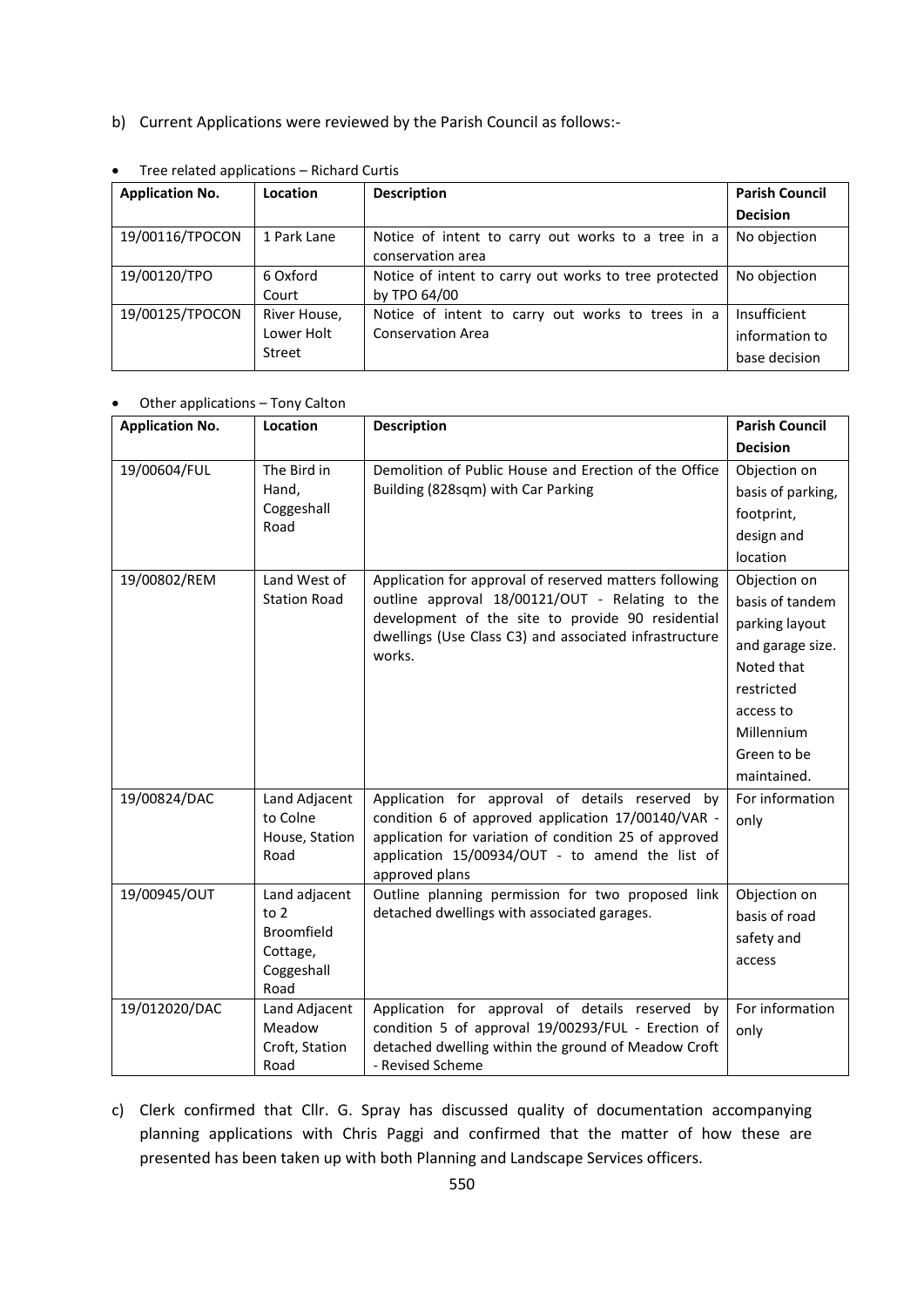#### 7. **MEMBERS REPORTS:**

- a) Cycle Path Report Cllr. Meleschko provided an update on a recent meeting with the Business Park on cycle paths and the possibility of a cycle route from the village to Coggeshall. Further discussions to be had with Marks Hall.
- b) Update on MUGA at Recreation Club Cllr. Meleschko updated members on status of S106 funding for the MUGA. BDC have confirmed that they are satisfied with the proposed model for public access.
- c) Passenger Transport Meeting Cllr. Curtis updated members on the recent meeting held on 5/6/19.

#### 8. **COUNCILLOR ROLES & RESPONSIBILITEIS:** The following was agreed by members.

|                                           | <b>MB</b> | JB                        | <b>TC</b> | <b>RC</b> | JM | JP                        | IS | <b>NS</b> | <b>HS</b> | MT |
|-------------------------------------------|-----------|---------------------------|-----------|-----------|----|---------------------------|----|-----------|-----------|----|
| Allotments                                | x         |                           |           |           |    |                           |    |           |           |    |
| Annual Report                             |           |                           |           |           | X  |                           |    |           |           |    |
| Car Park/Public Conveniences              |           |                           |           |           |    |                           |    |           | x         |    |
| Christmas Carol Service / Christmas Trees |           | x                         |           |           |    |                           |    |           |           |    |
| <b>Church Clock</b>                       |           |                           |           | x         |    |                           |    |           |           |    |
| <b>Community Library</b>                  |           |                           |           |           |    |                           |    | x         |           |    |
| <b>Community Worker</b>                   | x         |                           |           |           |    |                           | x  |           |           |    |
| <b>Emergency Planning</b>                 |           |                           |           |           | X  |                           |    |           |           |    |
| Finance                                   | x         |                           |           |           |    |                           |    |           |           | x  |
| Footpaths                                 |           |                           |           | x         |    |                           |    |           |           |    |
| Highways                                  |           | x                         |           |           |    |                           | X  |           | x         |    |
| Neighbourhood Plan                        |           |                           | x         |           |    |                           |    |           |           |    |
| Newsletter / Welcome Pack                 |           |                           |           |           |    |                           |    |           |           | x  |
| Play Area                                 |           |                           |           |           |    | $\boldsymbol{\mathsf{x}}$ |    |           |           |    |
| Police Liaison                            |           |                           |           |           |    |                           | X  |           |           |    |
| Remembrance & War Memorial                |           |                           |           |           |    | x                         | x  |           |           |    |
| Transport                                 |           |                           |           | x         |    |                           |    |           |           |    |
| <b>Tree Warden</b>                        |           |                           |           | x         |    |                           |    |           |           |    |
| Village Environment                       | X         | $\boldsymbol{\mathsf{x}}$ | x         | x         | X  | X                         | X  | X         | X         | X  |
| <b>Village Hall</b>                       | x         | x                         |           |           |    | x                         |    |           |           |    |
| Web Site & Social Media                   |           |                           |           |           |    |                           |    |           |           | x  |
| Youth                                     |           |                           |           |           |    |                           |    | x         |           |    |

#### 9. **ANNUAL REVIEW:**

- a) Fixed Asset Register Members reviewed the register. Clerk to make agreed changes and review with Cllr. M. Barrett.
- b) Insurance Cover Members reviewed the insurance policies and valuations/cover. Clerk to follow up with BDC on how they value assets such as the car park. Clerk to review with Cllr. M. Barrett.
- c) Subscriptions Members reviewed and agreed to subscriptions.